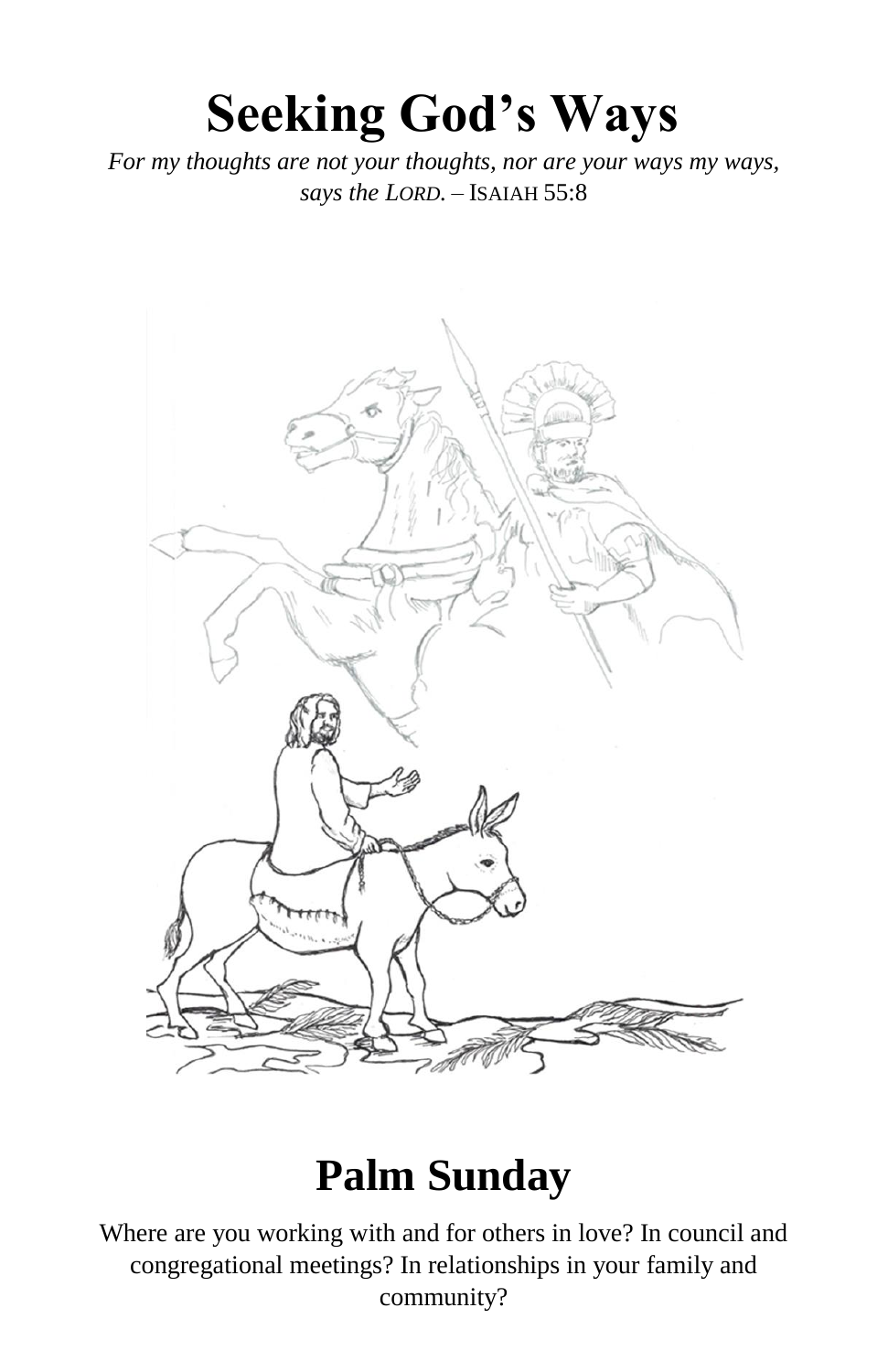# **From Power Over to Power With**

April 10, 2022

| Prelude                        |                                                                                                    | Elvina Schmidt                           |  |  |
|--------------------------------|----------------------------------------------------------------------------------------------------|------------------------------------------|--|--|
| Welcome and Call to Worship    |                                                                                                    | Rod Hollinger-Janzen                     |  |  |
| Songs                          | God of Grace and God of Glory<br>In Christ Alone                                                   | Vyron Schmidt<br>VT 716<br><b>VT 332</b> |  |  |
| Lighting the Peace Lamp*       |                                                                                                    |                                          |  |  |
| <b>Responsive Reading</b>      |                                                                                                    |                                          |  |  |
|                                | Prayer of Confession & Words of Assurance                                                          |                                          |  |  |
| Offering                       | Please pass the friendship pads<br>(Gifts are for Mennonite Education unless designated otherwise) |                                          |  |  |
| Song<br>Palm branch procession | Hosanna, Loud Hosanna                                                                              | VT 313                                   |  |  |
| Children's time                |                                                                                                    | Mark & Krista Daniels and Revy           |  |  |
| Scripture                      | Luke 22:24 - 27                                                                                    |                                          |  |  |
| Sermon                         | "Stay With Me"                                                                                     | Deron Bergstresser                       |  |  |
| Song of response               | When I Survey the Wondrous Cross                                                                   | <b>VT 322</b>                            |  |  |
| Congregational prayer          |                                                                                                    | <b>Katie Misz</b>                        |  |  |
| Benediction                    |                                                                                                    |                                          |  |  |
| Sending song                   |                                                                                                    |                                          |  |  |
|                                |                                                                                                    |                                          |  |  |

VT = Voices Together; SJ = *Sing the Journey; SS = Sing the Story* 

\*We light the peace lamp every Sunday to lament all unnecessary and violent loss of life around the world.

*Thank you to Loanne Harms for creating the visuals at the front of the sanctuary for this season of Lent.*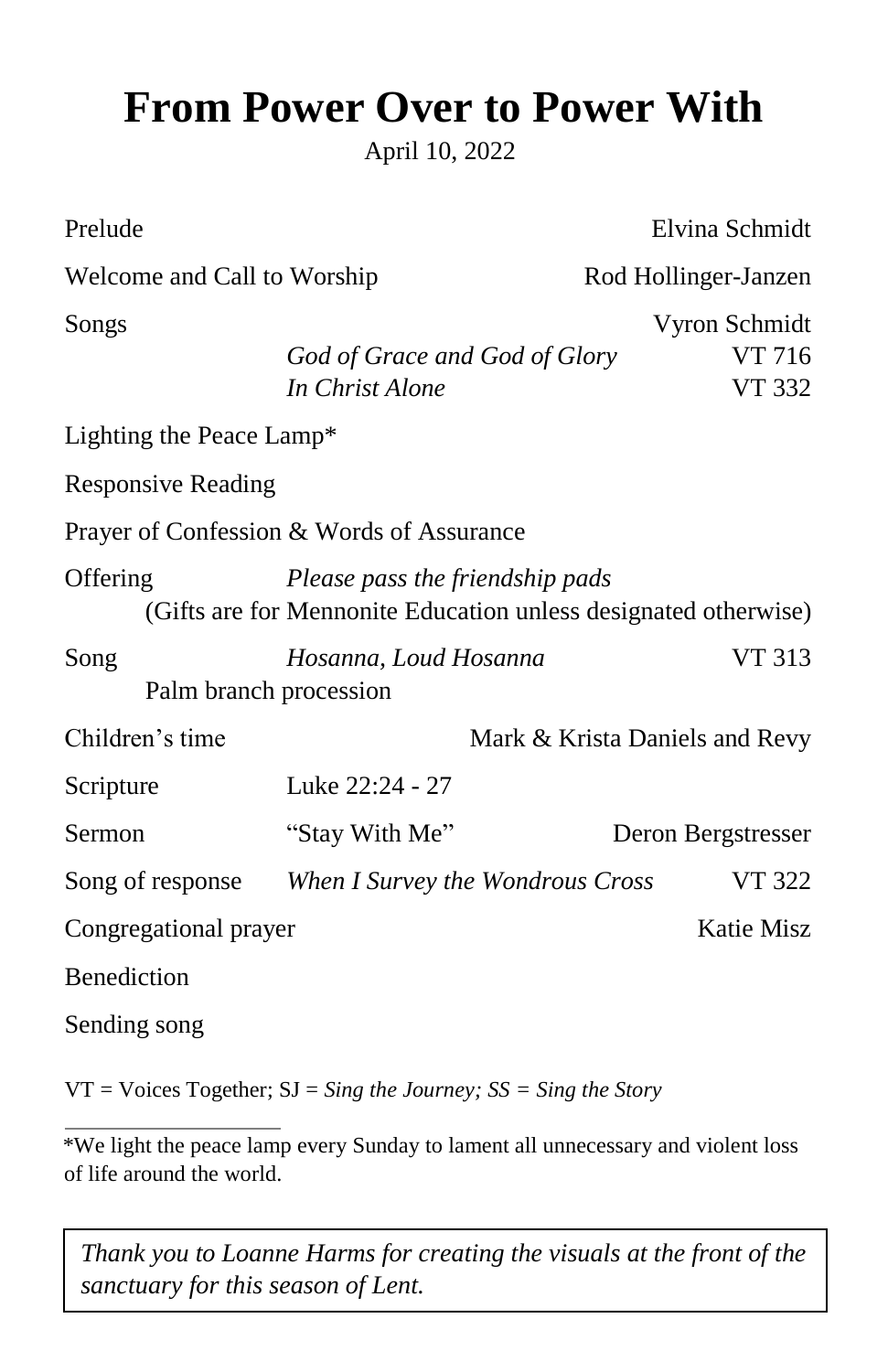## **Prayers for Brothers and Sisters**

*AnnaMae Graybill, who celebrates her 90<sup>th</sup> birthday on Saturday, April* 16, for God's grace and joy to be poured out on her. Join in her celebration by signing a card for her at the table in the foyer.

Larry and Marilynn Hooley, who will celebrate their 60<sup>th</sup> wedding anniversary on April 15.

For *Faith Mennonite* as they process Pastor Deron's resignation and discern next steps for their pastoral ministry.

*Kathy Couch* recovering from hip surgery this last week.

*Christy Harrison and Peter Sensenig*, completing their assignment through Eastern Mennonite Missions and Mennonite Mission Network at Paris (France) Mennonite Center and discerning God's leading into their next ministry location.

For *Pastor Cindy* in the final week of her leave of absence as she prepares to move into the role of pastoral team leader on April 18.

This week we remember in prayer young adult *Naomi Ross Richer* who is a sophomore at Goshen College.

# **Welcome Guests**

We are glad to have you join us in worship today. If you have young children, there are sermon boards for children outside the sanctuary doors; please pick one up as you enter. Large print copies of the hymnal and hearing aid systems are available from the ushers.

#### **Waterford Mennonite Church**

65975 State Road 15, Goshen, IN 46526 Phone 574.533.5642 E-mail: [office@waterfordchurch.org](mailto:office@waterfordchurch.org) Website: [www.waterfordchurch.org](http://www.waterfordchurch.org/)